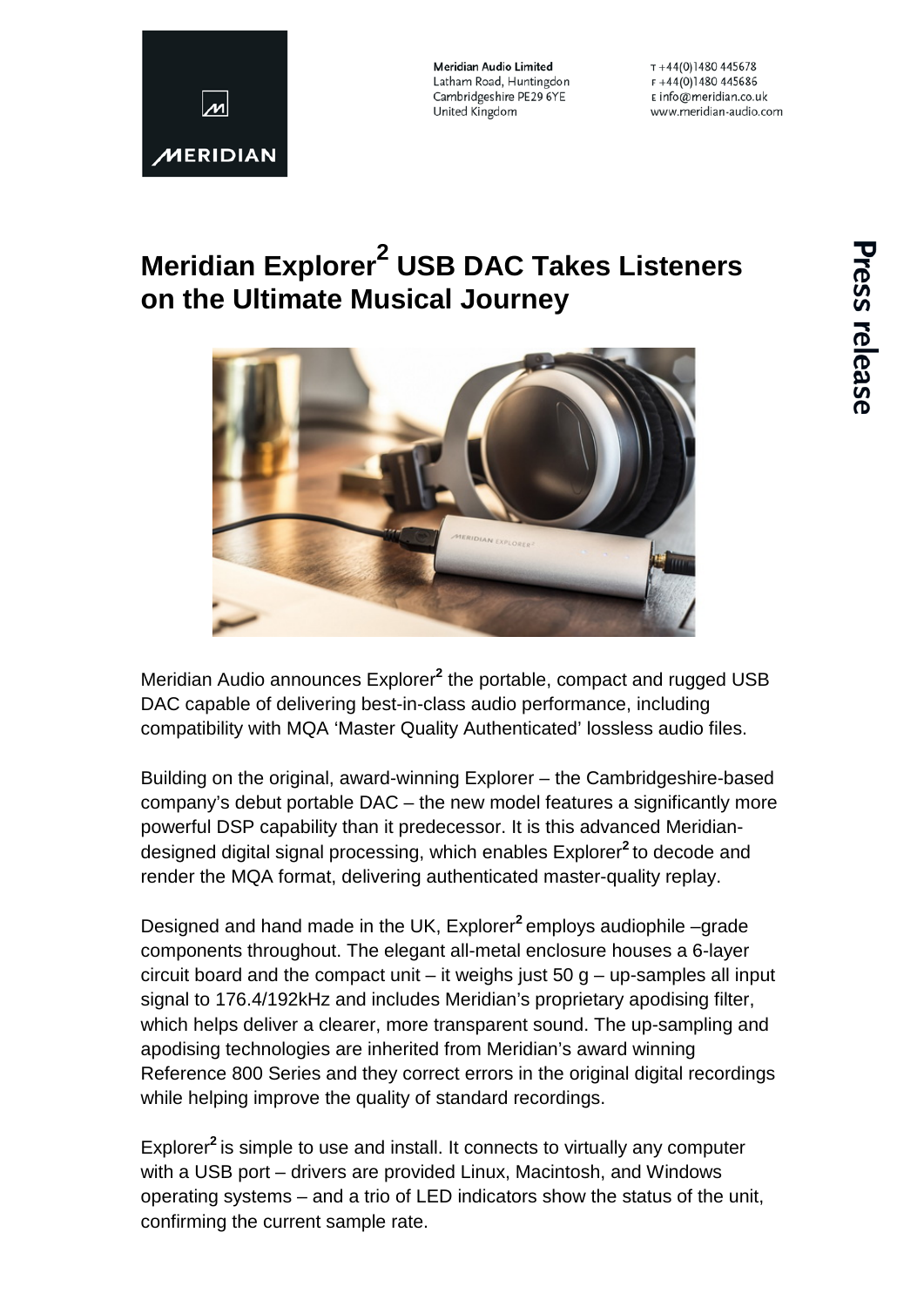Commenting on the launch of Explorer**<sup>2</sup>** , Rayner Sheridan, Director of Marketing at Meridian Audio said "Its effect on audio performance is entirely at odds with its compact dimensions, and its ability to unlock MQA lossless audio files makes Explorer**<sup>2</sup>** the go-to USB DAC for those who want to hear their music exactly as it was recorded."

### **Key Points for Editors**

- MQA lossless audio certified
- Meridian quality from a pocket DAC
- Includes USB DAC and headphone amplifier
- Full range of Meridian Resolution Enhancement technologies
- Asynchronous USB Audio Class 2.0 compliant
- Plugs into any computer with a USB port
- Exceptionally high resolution (24-bit/192kHz)
- 6-layer circuit board with audiophile-grade components throughout
- Advanced headphone control, ideal for sensitive headphones
- Makes any music files sound its best
- Compact, elegant and rugged metal enclosure
- Cable connection to avoid motherboard stress
- Hand made in the UK

### **Meridian Explorer2 DAC – Suggested UK Retail Price: £199.00**

### **Hi-res Image selection here:** [images.meridian-audio.com](http://media.meridian-audio.com/)

## **RELEASE ENDS/No Embargo/Dated: 5th December 2014**

#### **Meridian Audio UK Contacts:**

For further information, please contact: Alex Seeberg at [alex.seeberg@meridian.co.uk](mailto:alex.seeberg@meridian.co.uk) 

#### **Meridian Audio UK PR Contacts:**

For further media information, please contact: Murdo Mathewson at AGA [murdo@andygilesassociateas.co.uk](mailto:murdo@andygilesassociateas.co.uk) Andy Giles at AGA [andy@andygilesassociates.co.uk](mailto:andy@andygilesassociates.co.uk)

All information provided is subject to change without notice. Prices are recommended retail include VAT and street prices may vary. Trademarks and brands are the property of their respective owners.

#### **ABOUT MERIDIAN AUDIO**

Meridian Audio, based in Cambridgeshire, UK, was founded in 1977 by two music lovers: psychoacoustics expert Bob Stuart and design engineer Allen Boothroyd. With almost 40